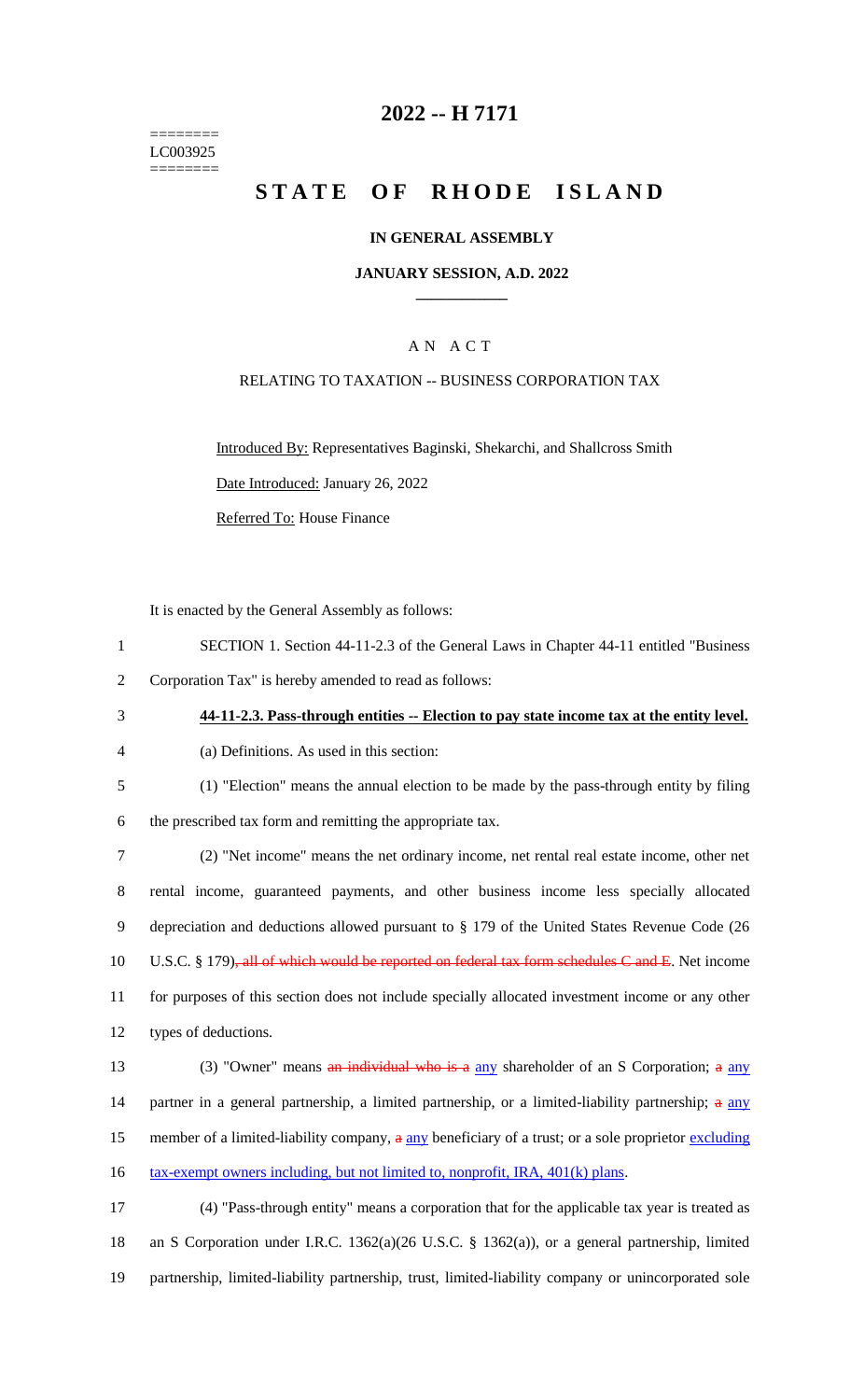- 1 proprietorship that for the applicable tax year is not taxed as a corporation for federal tax purposes
- 2 under the state's regulations.
- 3 (5) "State tax credit" means the amount of tax **paid by** shown on the pass-through entity at 4 the entity level entity's Pass-through Entity Election Tax Return that is passed through to an owner 5 on a pro rata basis.

6 (b) Elections.

- 7 (1) For tax years beginning on or after January 1, 2019, a pass-through entity may elect to 8 pay the state tax at the entity level at the rate of <u>seven percent (7%) to the extent the pass-through</u> 9 entity is owned by a C corporation, and at the rate of five and ninety-nine hundredths percent 10 (5.99%) for individuals, S corporations, LLCs, partnerships and trusts.
- 11 (2) If a pass-through entity elects to pay an entity tax under this subsection, the entity shall 12 not have to comply with the provisions of § 44-11-2.2 regarding withholding on non-resident 13 owners. In that instance, the entity shall not have to comply with the provisions of § 44-11-2.2 14 regarding withholding on non-resident owners.

15 (c) Reporting.

- 16 (1) The pass-through entity shall report the pro rata share of the state income tax taxes paid 17 by the entity shown on the pass-through entity's Pass-through Entity Election Tax Return, which 18 sums will be allowed as a state tax credit for an owner on his or her its personal income tax return. 19 (2) The pass-through entity shall add back into its income any amount deducted on the 20 federal tax return as a Rhode Island pass-through entity tax also report the pro rata share of the state 21 income taxes paid by the entity as an income (addition) modification to be reported by an owner 22 on his or her personal income tax returns. 23 (d) State tax credit shall be the amount of tax paid by shown on the pass-through entity, at 24 the entity level, entity's Pass-through Entity Election Tax Return, which is passed through to the 25 owners, on a pro rata basis. 26 (e) A similar type of tax imposed by another state on the owners' income paid at the state
- 27 entity level shall be deemed to be allowed as a credit for taxes paid to another jurisdiction in 28 accordance with the provisions of § 44-30-18.
- 29 (f) "Combined reporting" as set forth in § 44-11-4.1 shall not apply to reporting under this 30 section.
- 31 SECTION 2. This act shall take effect upon passage.

======== LC003925 ========